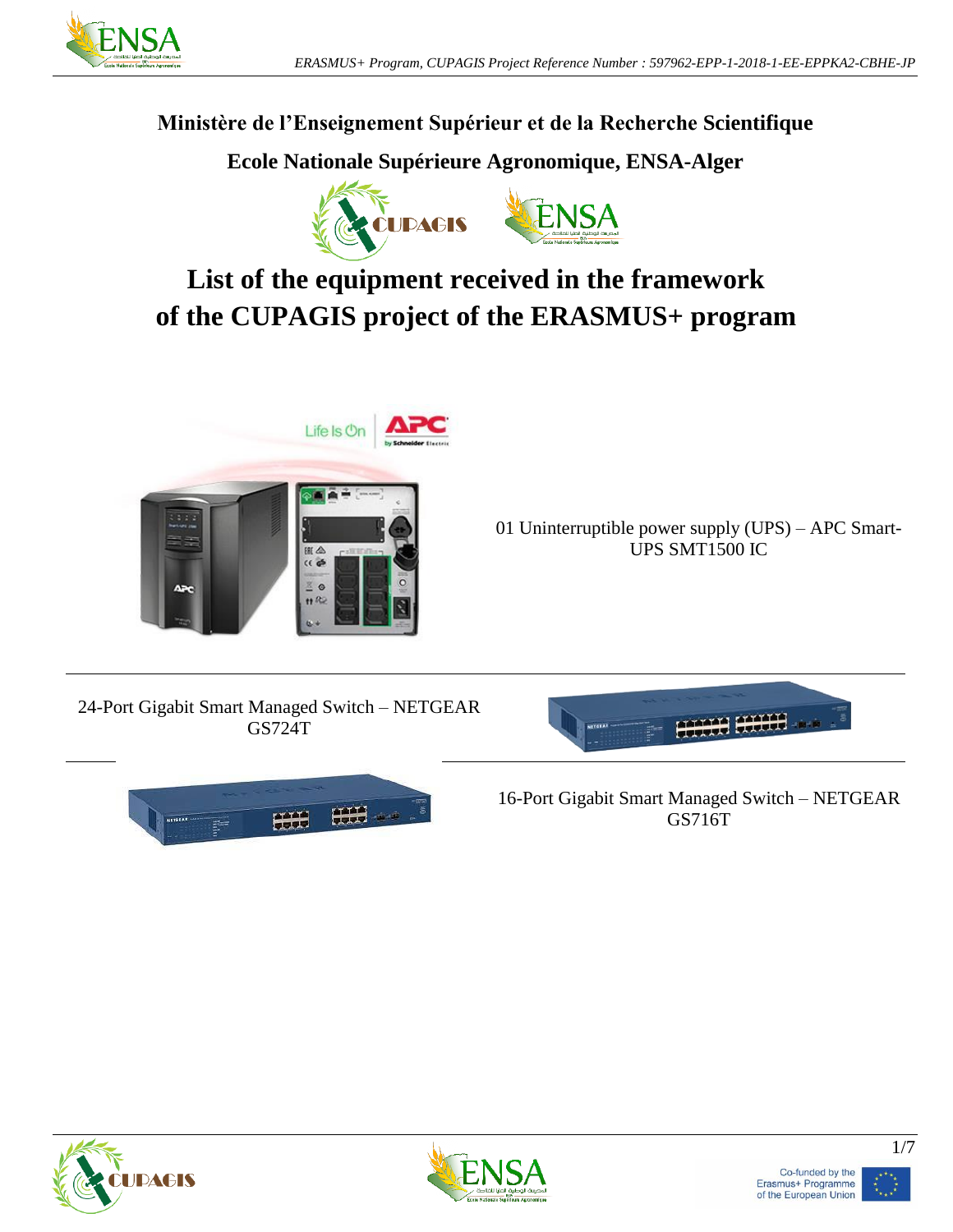

02 Multifonction b/w Laser printer Canon i-SENSYS MF445dw, with replacement Canon 057 High Black Toner





Set : Digital camera with 64gb memory card and carrying bag : full set (Canon EOS 4000D kit) + Samsung EVO Plus MB-MC64G (Flash memory card) + carrying bag for cameraand lense (Canon SB 100)

Data Server – HP ProLiant ML110 Gen10





Set : Data storage unit – Synology DS218 NAS, + two 4TB Seagate Ironwolf NAS disk drives and travel adapter goobay





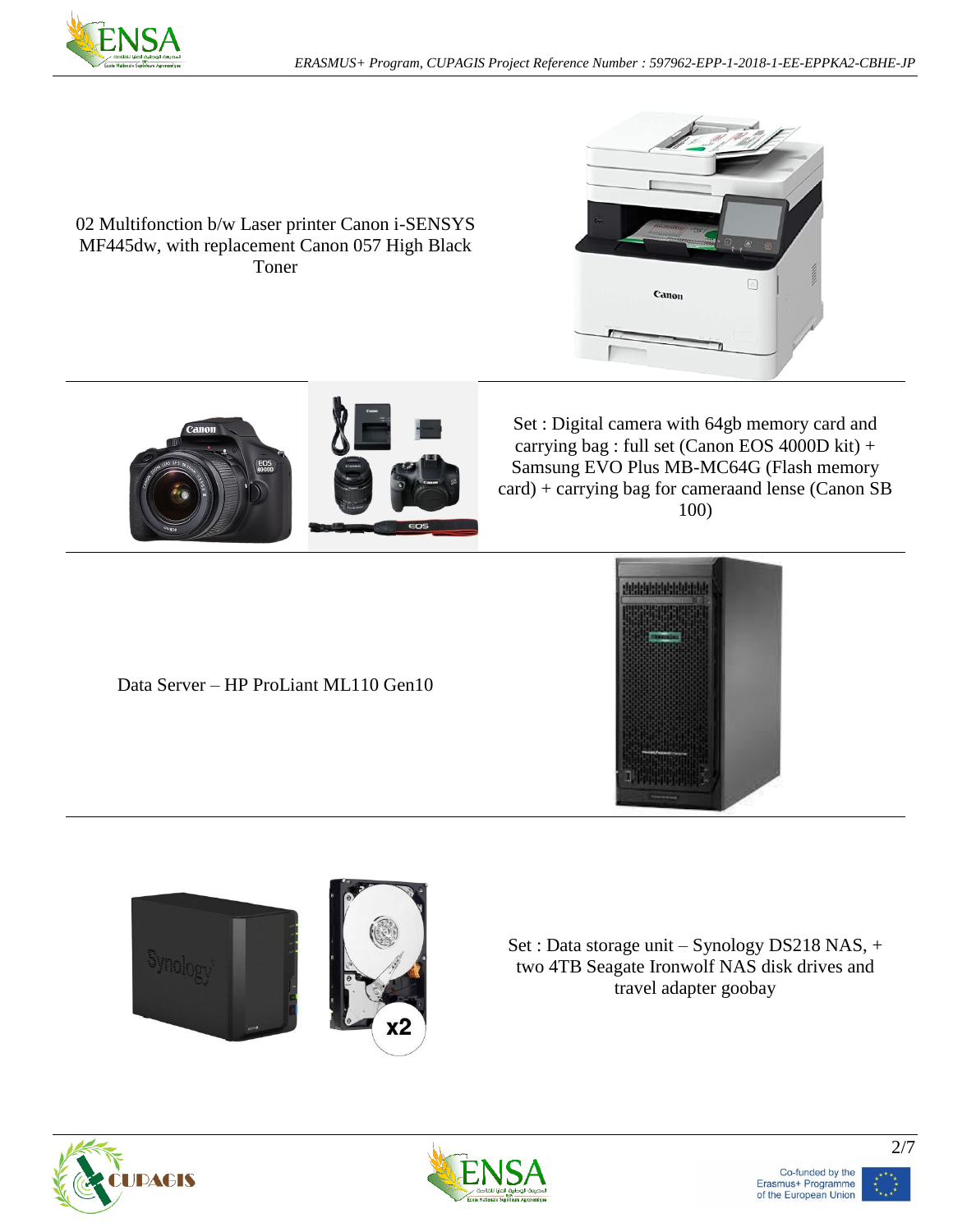



## 03 Desktop computer – HP Z1 Tower G5 Entry Workstation



03 Computer monitor 23" – HP EliteDisplay E233

18 All-in-one desktop computer – HP ProOne 440 G5 AIO







18 Headset Sandberg MiniJack





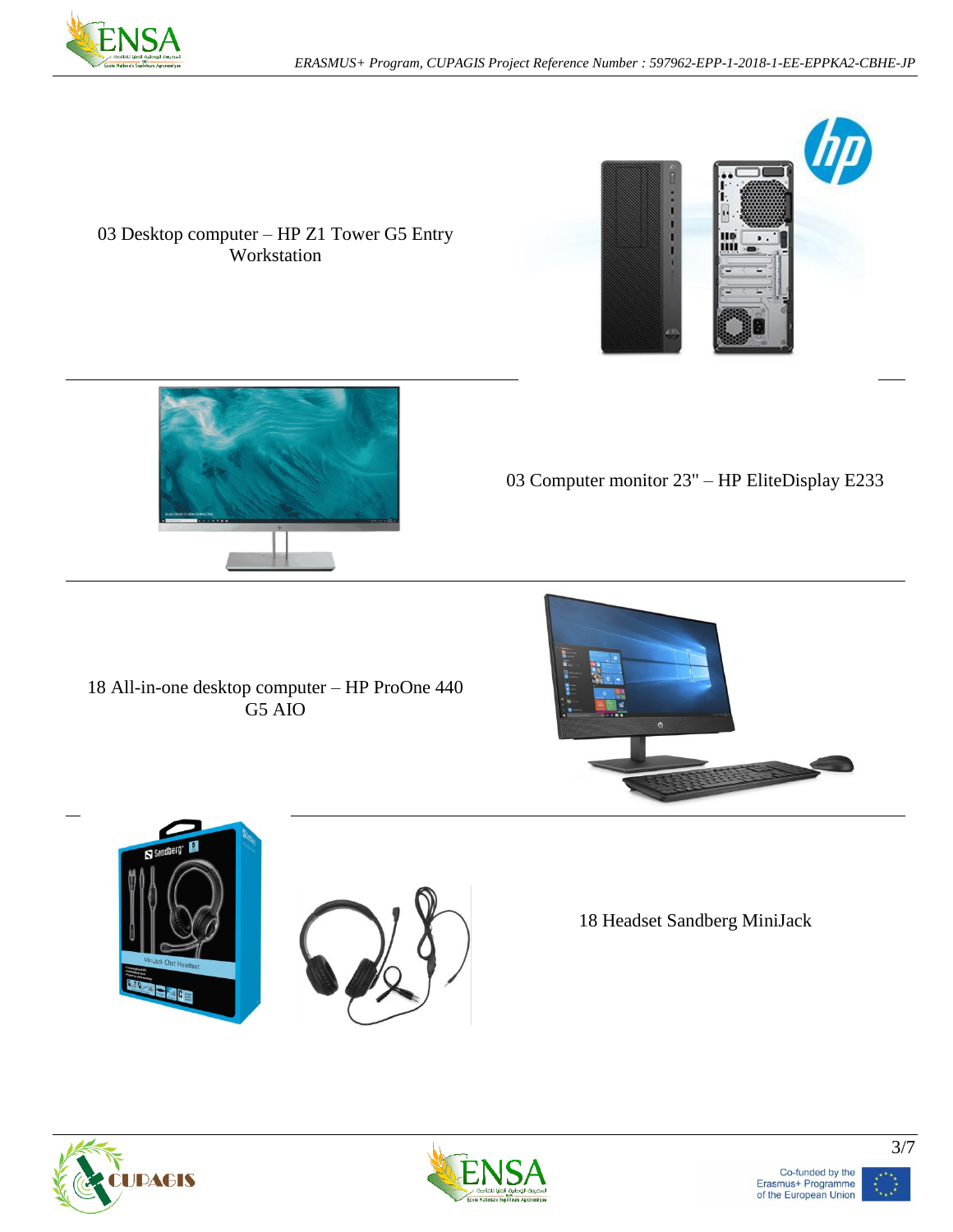



Workstation – HP Z4 G4, with adapter DP(M)- VGA(F) HP



02 Computer monitor 27" – HP EliteDisplay E273q

03 Notebook – HP ProBook 450 G7









4/7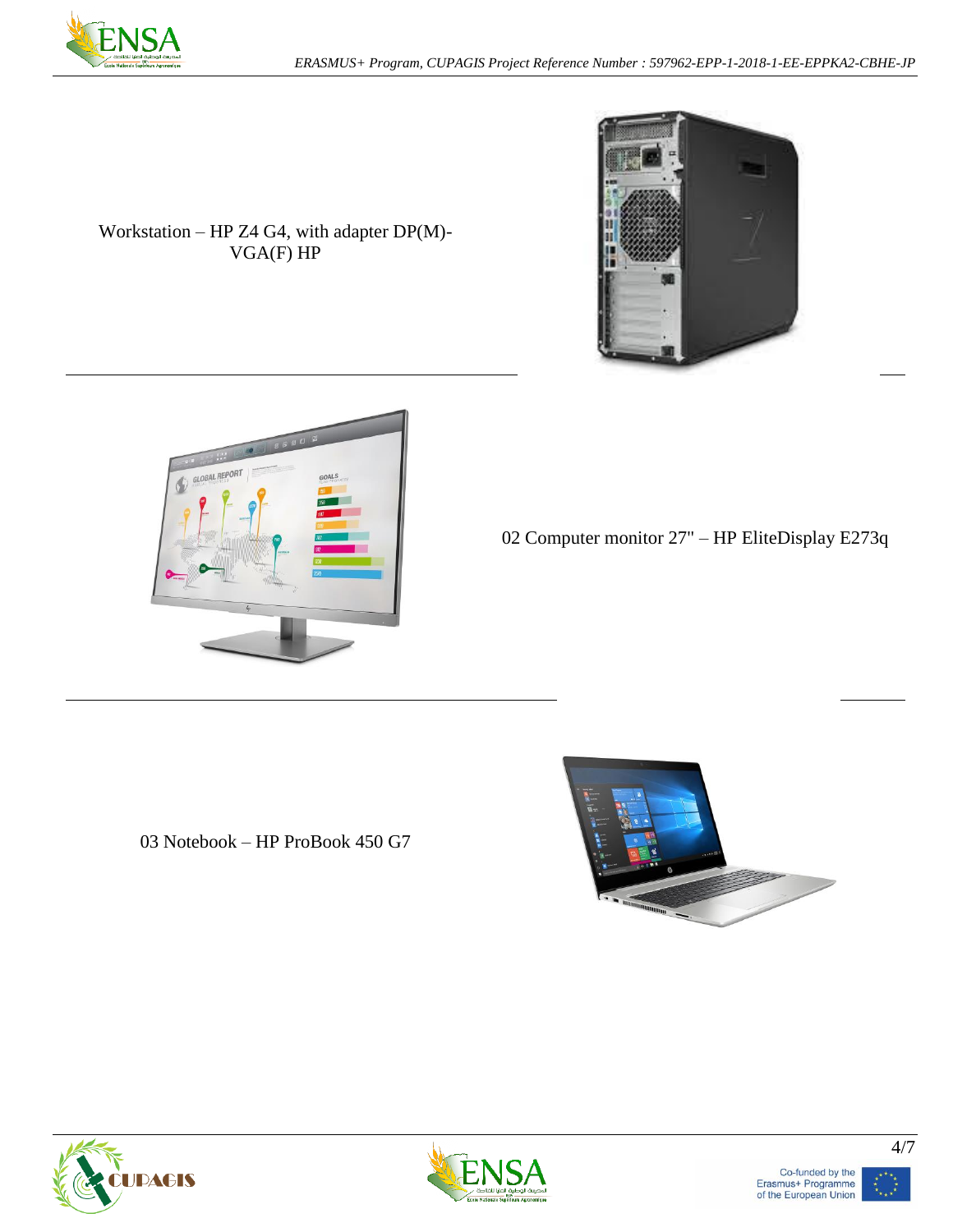



Handheld crop sensor – Trimble GreenSeeker

## Data projector with wall mount - set of 2 : Hitachi LPAW3001 and wall mount HAS-WM06





Interactive screen – Promethean 88" AB10T88D

Data projector – EPSON EB-2247U







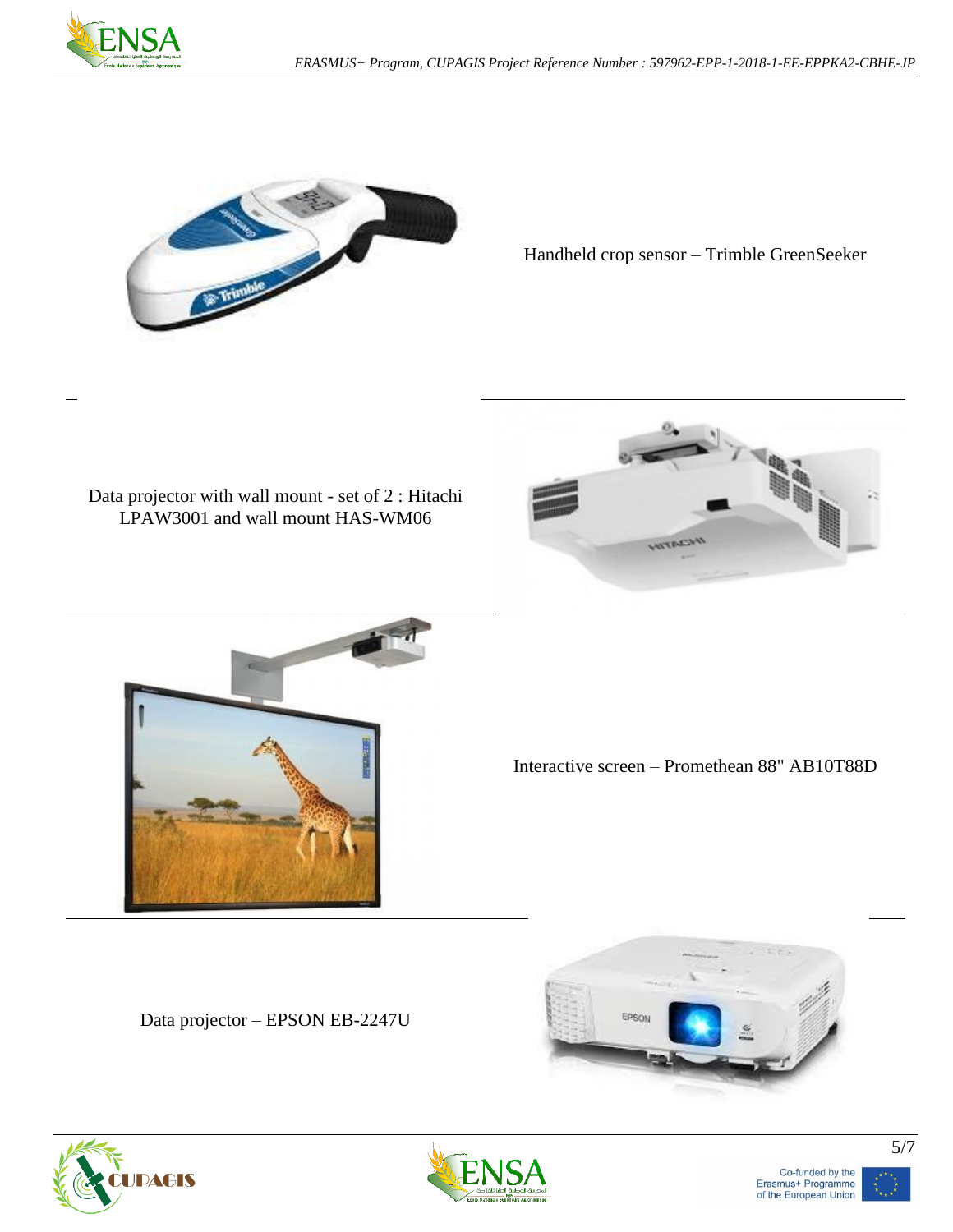



Tripod screen – Ligra Orion King, 244cm







Set : Wireless solar panel and battery powered data logger with unlimited license. IMETOS IMT 280- USW ultrasonic wind speed and wind direction sensor. Soil temperature sensor – Pessl Instruments single soil and water temperature sensor module with 5m cable. Soil moisture sensor – Pessl Instrument PI 54-D. Sensor : Soil moisture (%), with 5m cable, ECH interface for connecting PAL 7C